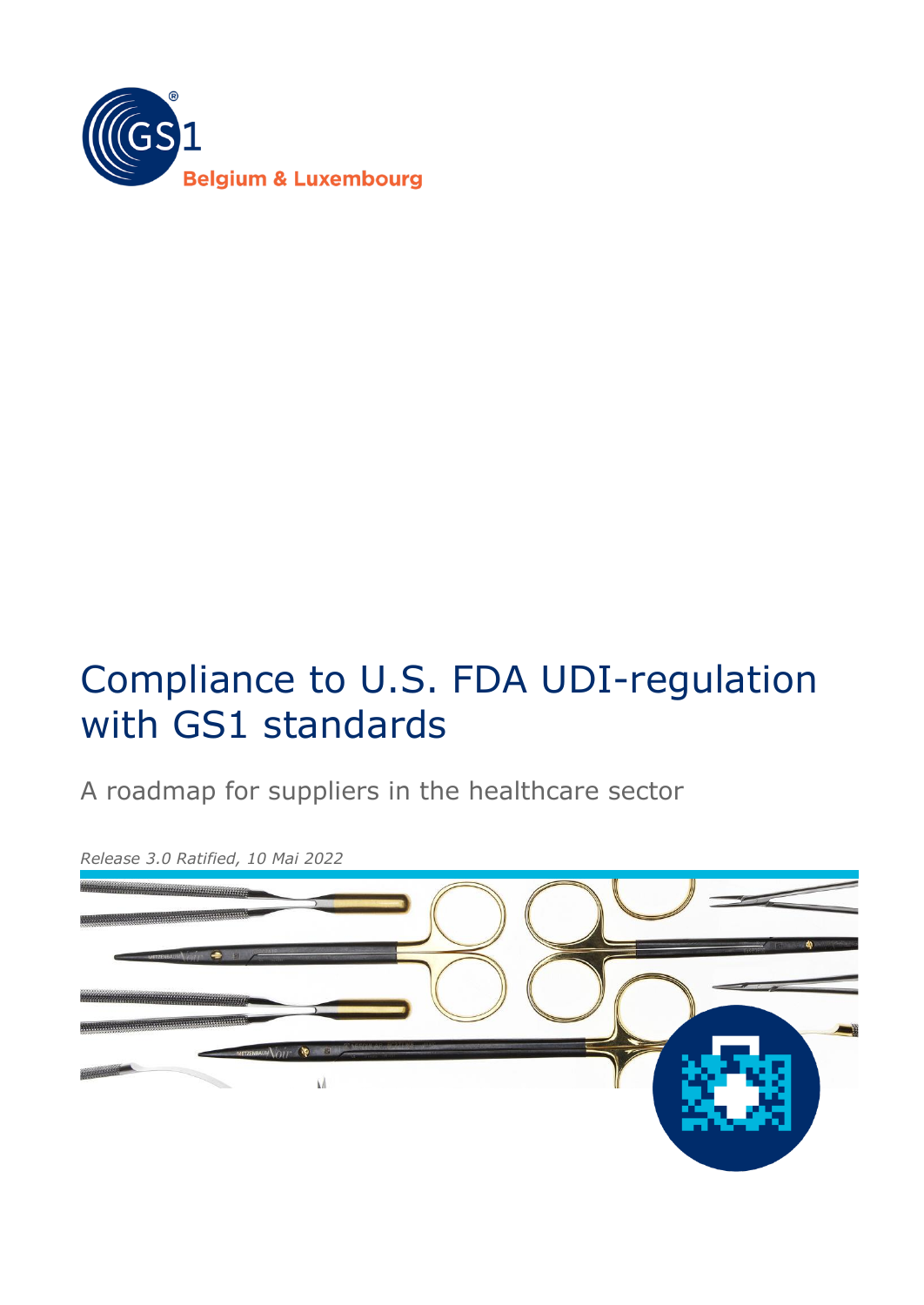

## **Document Summary**

| <b>Document Item</b> | <b>Current Value</b>                                |
|----------------------|-----------------------------------------------------|
| Document Name        | Compliance to FDA UDI-regulation with GS1 standards |
| Document Date        | 10 Mai 2022                                         |
| Document Version     | 3.0                                                 |
| Document Status      | Ratified                                            |
| Document Description | A roadmap for suppliers in the healthcare sector    |

# **Log of Changes**

| <b>Release</b> | <b>Date of Change</b> | <b>Changed By</b>                   | <b>Summary of Change</b>               |
|----------------|-----------------------|-------------------------------------|----------------------------------------|
| 1.0            | $5 - 12 - 2016$       | Elisa Zwaneveld<br>Amanda DeLaroque | First publication.                     |
| 2.0            | 10-04-2020            | <b>Patrick Ponsaerts</b>            | Updated document                       |
| 3.0            | 10-05-2022            | Patrick Ponsaerts                   | Updated document to My Product Manager |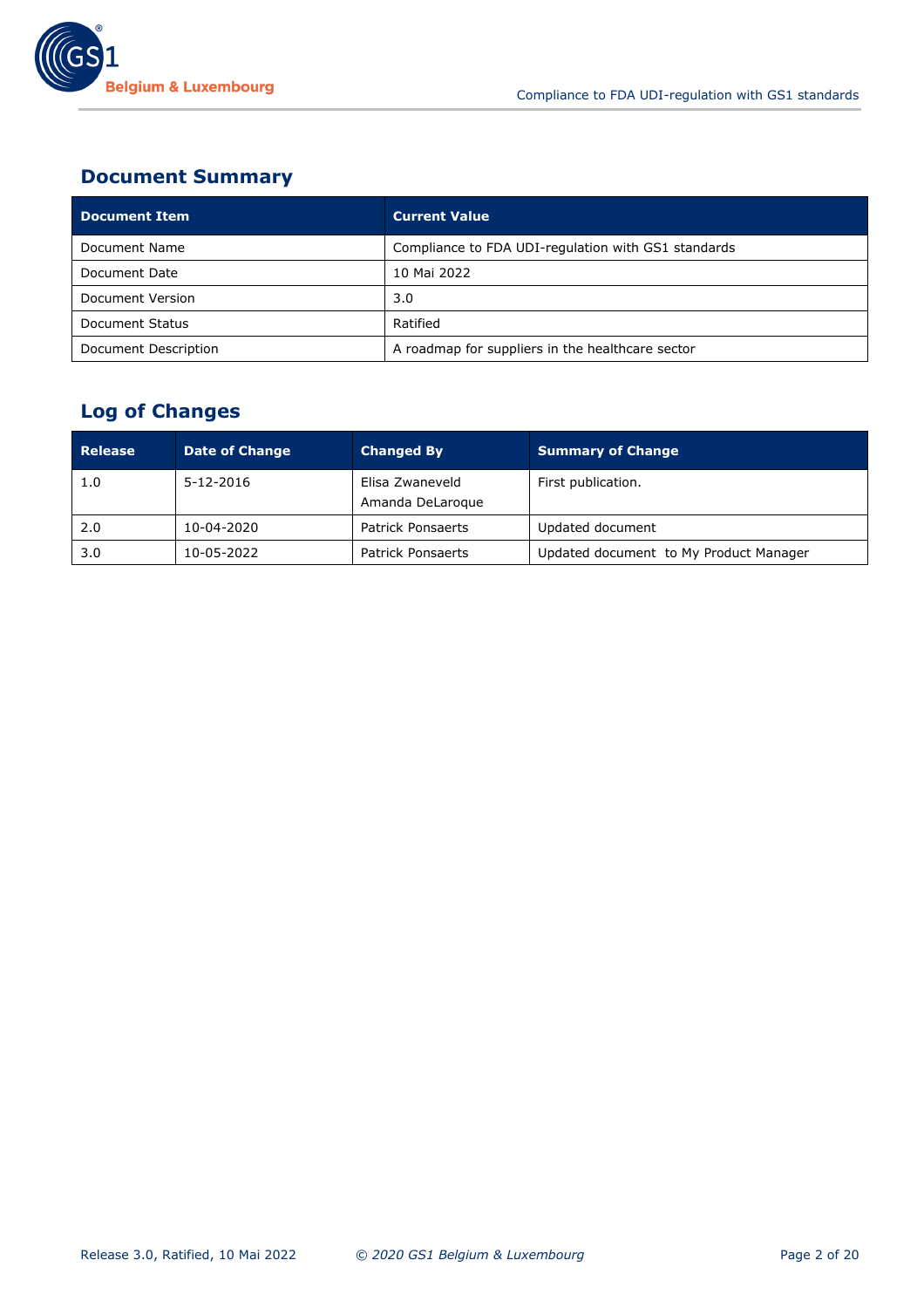

# **Table of contents**

| $\mathbf{1}$ |            |       |  |  |
|--------------|------------|-------|--|--|
| $\mathbf{2}$ | 2.1<br>2.2 |       |  |  |
| 3            | 3.1<br>3.2 |       |  |  |
| 4            |            |       |  |  |
| 5            |            |       |  |  |
| 6            |            |       |  |  |
| 7            |            |       |  |  |
|              | 7.1        |       |  |  |
|              | 7.2        |       |  |  |
|              | 7.3        |       |  |  |
|              | 7.4        |       |  |  |
|              | 7.5        |       |  |  |
|              | 7.6        |       |  |  |
|              |            | 7.6.1 |  |  |
|              |            | 7.6.2 |  |  |
|              | 7.7        |       |  |  |
|              |            | 7.7.1 |  |  |
|              |            | 7.7.2 |  |  |
|              |            | 7.7.3 |  |  |
| 8            |            |       |  |  |
|              | 8.1        |       |  |  |
|              | 8.2        |       |  |  |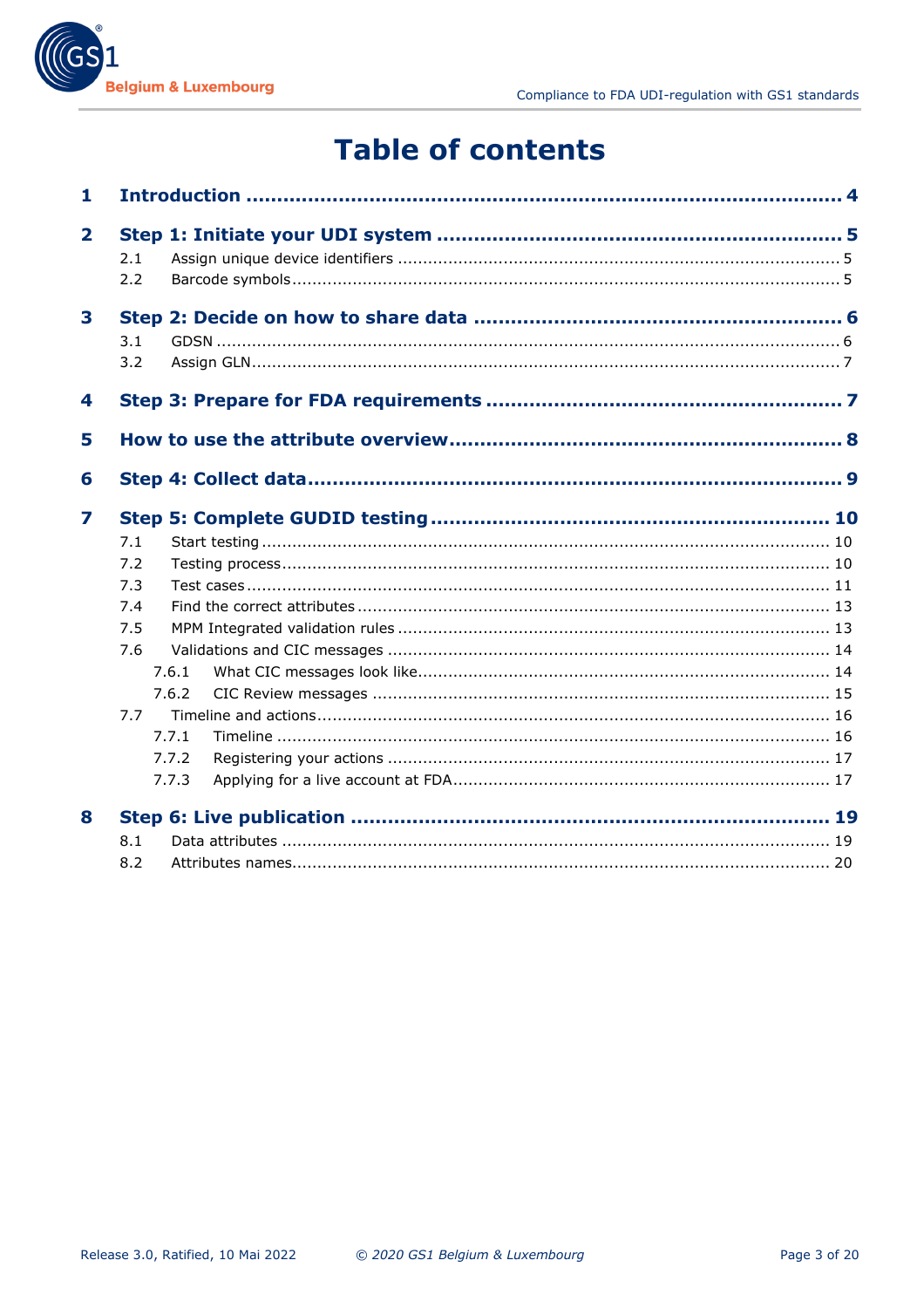

# <span id="page-3-0"></span>**1 Introduction**

This document is a roadmap intended for medical device manufacturers who have decided to use GS1 standards to comply with the *[U.S. FDA UDI regulation.](https://www.fda.gov/medical-devices/device-advice-comprehensive-regulatory-assistance/unique-device-identification-system-udi-system)* As an accredited party we can help you with GS1 barcodes and MPM (My Product Manager/ GDSN) Healthcare to efficiently and effectively meet FDA UDI requirements.

It is assumed that the reader is already familiar with the UDI regulation and its requirements. We advise you to use the following documentation in support of this document:

- *[Web interface user manual](https://www.gs1belu.org/en/documentation/manual-my-product-manager-interface)*
- *[FDA test scenarios](https://www.gs1belu.org/en/documentation/fda-udi-regulation-test-scenarios)*
- *[Attribute overview](https://www.gs1belu.org/en/update-echo-datamodel)*

#### **U.S. FDA UDI regulation**

The U.S. Food and Drug Administration (FDA) has developed the UDI regulation. This regulation requires suppliers of medical devices to add a Unique Device Identifier (UDI) to products and share product information via the FDA-database (GUDID). Only medical devices with an UDI may be supplied to the U.S. market.

The aim of the legislation is to increase patient safety and healthcare business processes. Through unique identification and registration products can be traced more easily. After this regulation for the U.S. market, legislation for the European market will follow as well.

#### **Contact and support**

For questions about this document and how GS1 standards can help you comply with the UDI regulation please send an email to *[Healthcare@gs1belu.org](mailto:Healthcare@gs1belu.org)* or call 02 / 896 52 14. For more information, also visit our *[website.](https://www.gs1belu.org/)*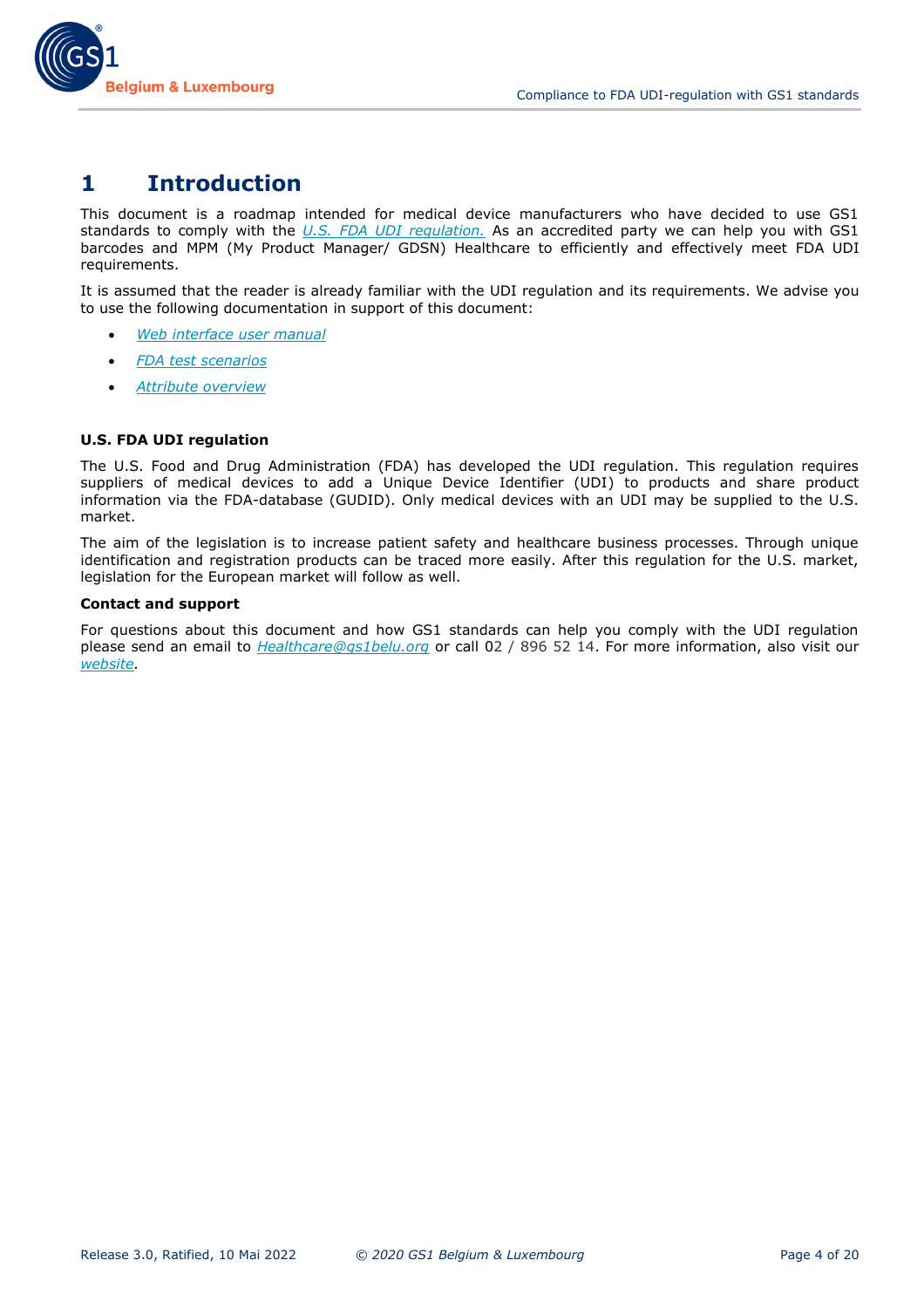

# <span id="page-4-0"></span>**2 Step 1: Initiate your UDI system**

The UDI is a unique numeric or alphanumeric code that includes a device identifier (DI), and production identifier (PI). The DI is specific to a device model and the PI includes the current production information for that specific device, such as the lot/batch number, the serial number, production date, expiration date or a combination. You apply a Unique Device Identifier (UDI) to the base package and higher levels of packaging.

## <span id="page-4-1"></span>**2.1 Assign unique device identifiers**

UDIs must be applied to all **medical devices** supplied to the U.S. market, except where the rule provides for an exception. According to the regulation:

- You assign a UDI to each version or model of a device. This is possible with GS1 barcodes. To build a UDI, your organisation must become a member of GS1 and obtain a *[GS1 company prefix](https://www.gs1belu.org/nl/extranet/login)*. This will form the basis of your ID keys.
- The unique device identifier should be both in human readable (HR) format (text) and in non-HRI AutoID format (symbol or machine readable). You need to apply the UDI on the device label and package.

| UDI                                                                                                                                                                                                                   | <b>GS1</b> standards                                                                                                                                                 |
|-----------------------------------------------------------------------------------------------------------------------------------------------------------------------------------------------------------------------|----------------------------------------------------------------------------------------------------------------------------------------------------------------------|
| <b>Unique Device Identification</b>                                                                                                                                                                                   | <b>Product Identification</b>                                                                                                                                        |
| <b>UDID</b>                                                                                                                                                                                                           | <b>GDSN</b>                                                                                                                                                          |
| Data elements linked to the                                                                                                                                                                                           | Attributes mapped to each UDID                                                                                                                                       |
| Device Identifier                                                                                                                                                                                                     | data element                                                                                                                                                         |
| DI                                                                                                                                                                                                                    | <b>GTIN</b>                                                                                                                                                          |
| Device Identifier (DI)                                                                                                                                                                                                | <b>Global Trade Item Number</b>                                                                                                                                      |
| Production data is not stored in UDI or GDSN databases<br>ΡI<br>Production Identifier (PI)<br>(if applicable)<br>Production Identifier data will vary by<br>medical device type and<br>manufacturer current practice. | <b>AI</b><br><b>Application Identifiers (AI)</b><br>• Expiration date AI(17) e.g. 141120<br>• Batch - lot Al(10) e.g. 1234AB<br>• Serial number AI(21) e.g. 12345XYZ |
| $DI + PI = UDI$                                                                                                                                                                                                       | $GTIN - or - GTIN + AI(s) = UDI$                                                                                                                                     |

Figure 2.1 GS1 standards for the assignment of UDIs

## <span id="page-4-2"></span>**2.2 Barcode symbols**

The UDI must appear on the label in a human readable format (text), as well as in a symbol that can be read by automatic identification and data capture (AIDC) technology, such as a linear GS1-128 or 2D GS1 DataMatrix barcode.



(01) 10222222333334(17) 091231(10) A1345B(21) 1234

(01) 0 8712345 67890 6  $(17)$  171231 (10) ABC12345 Figure 2.2 GS1 DataMatrix and GS1-128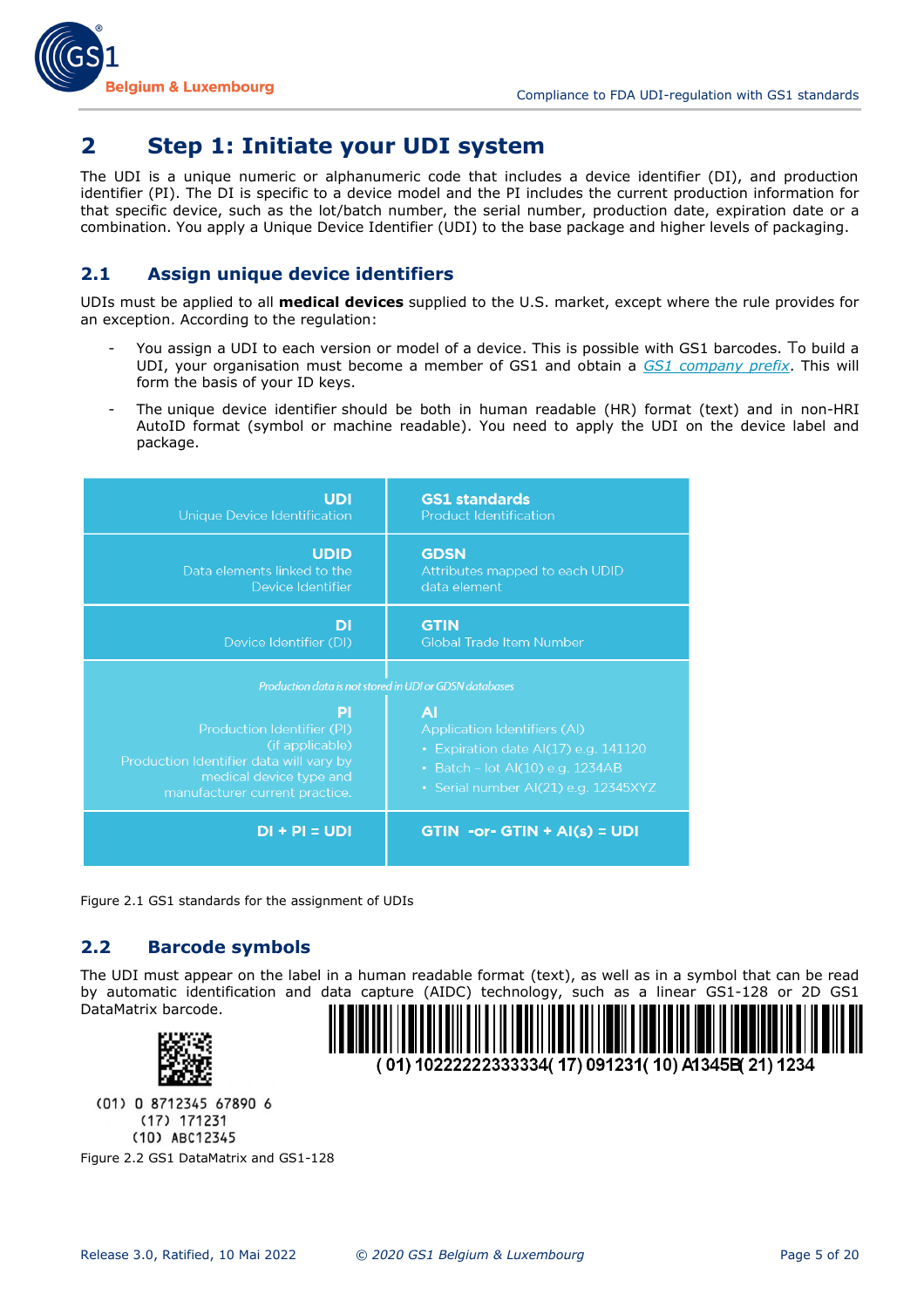

Often the *[GS1 DataMatrix](https://www.gs1belu.org/en/gs1-datamatrix)* is used on small primary and secondary packages. The *[GS1-128](https://www.gs1belu.org/en/gs1-128)* is often used on logistical units or packages that have enough space on the label. For more information please visit our *[website](https://www.gs1belu.org/en/our-standards-and-solutions#gegevensdragers)*.

<span id="page-5-0"></span>For products only sold in retail a EAN13 barcode is allowed with PI information printed so that consumer can read it.

# **3 Step 2: Decide on how to share data**

As part of the UDI system, the FDA created the Global Unique Device Identification Database (GUDID) which includes a set of data attributes, for each device marked with a UDI. Suppliers are responsible for submitting and maintaining their own data in the FDA's GUDID.

Important: identify your GUDID data and classes and start collecting data as soon as possible.

Data provided is master data and is used by the FDA to collect information on the medical devices. The completeness and accuracy of product data is the responsibility of the Brand Owner. As a Brand Owner you need an internal process to manage the data required by the regulator. This includes:

- Data quality checks and procedures
- Data management process and policies
- Enterprise-wide data governance policies
- Roles and responsibilities which outline who has the authority to create, modify and approve the data

The GUDID has a public interface which can be used by anyone to search information about medical devices. Some information submitted however will be private and only used by the FDA.

#### <span id="page-5-1"></span>**3.1 GDSN**

The information requested by the FDA can be submitted via GDSN. This is a solution for the uniform, reliable exchange of trade item data and is connected to the Global Data Synchronization Network (GDSN). This certified data pool interfaces with the FDA Global Unique Device Identification (GUDID). After entering data into the web interface you are able to publish the data to the FDA GUDID.

Manufacturers are also able to leverage the data pool to publish their product information to all trading partners using the GDSN, based on the principle 'publish once to all'. The solution can be fed manually – including Excel upload – or automatically through a middleware solution implemented by the manufacturer himself.



Figure 3.1 Global Data Synchronization Network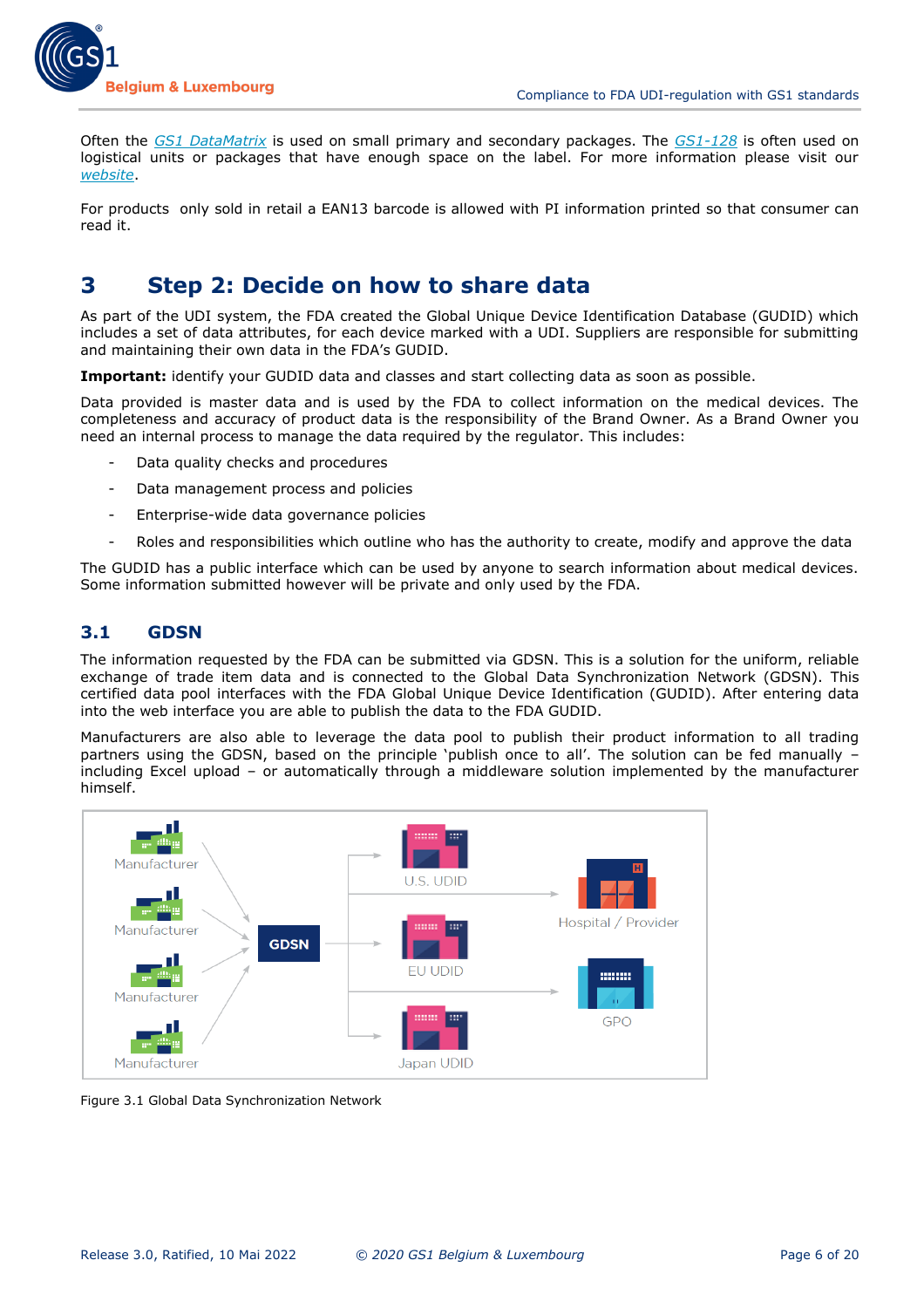

#### <span id="page-6-0"></span>**3.2 Assign GLN**

To be able to use GDSN you need a *[GS1 Global Location Number](https://www.gs1belu.org/nl/standaarden/gln)* (GLN). A GLN identifies the company location. You have a main GLN as a GS1 member organization. It is also possible to create a specific GLN for GDSN.

## <span id="page-6-1"></span>**4 Step 3: Prepare for FDA requirements**

Before you start entering your data into the web interface and send it to the GUDID, you need to prepare for some procedures required by the FDA. Read the sections below and follow the steps explained carefully. We advise you to use *[this guidance](http://www.fda.gov/downloads/MedicalDevices/DeviceRegulationandGuidance/GuidanceDocuments/UCM369248.pdf)* developed by the FDA.

#### **1. Request a DUNS number**

Request a DUNS number from *[Dun & Bradstreet](https://www.altares.be/en/our-data/duns-number/)*. DUNS is an international business identification system used by businesses, banks and governments in the U.S.

#### **2. Identify individuals**

Identify the individuals for GUDID account management roles and submissions.

#### **3. Set up a FDA GUDID account**

By using CDB (Central Data Bank / GDSN) Healthcare to publish data to the FDA GUDID you are using Atrify as third party submitter. Register Atrify as your third party submitter by establishing a *[GUDID account](http://www.fda.gov/MedicalDevices/DeviceRegulationandGuidance/UniqueDeviceIdentification/GlobalUDIDatabaseGUDID/ucm416113.htm)* (Global Unique Device Identification Database account) and indicate that Artify is the GDSN partner. Also request a HL7 SPL account, not a GUDID Web Interface account and provide the following 'Third party' information:

Atrify GmbH as your GDSN data pool

DUNS: 333121965

Address: Maarweg 165, 50825 Cologne, Germany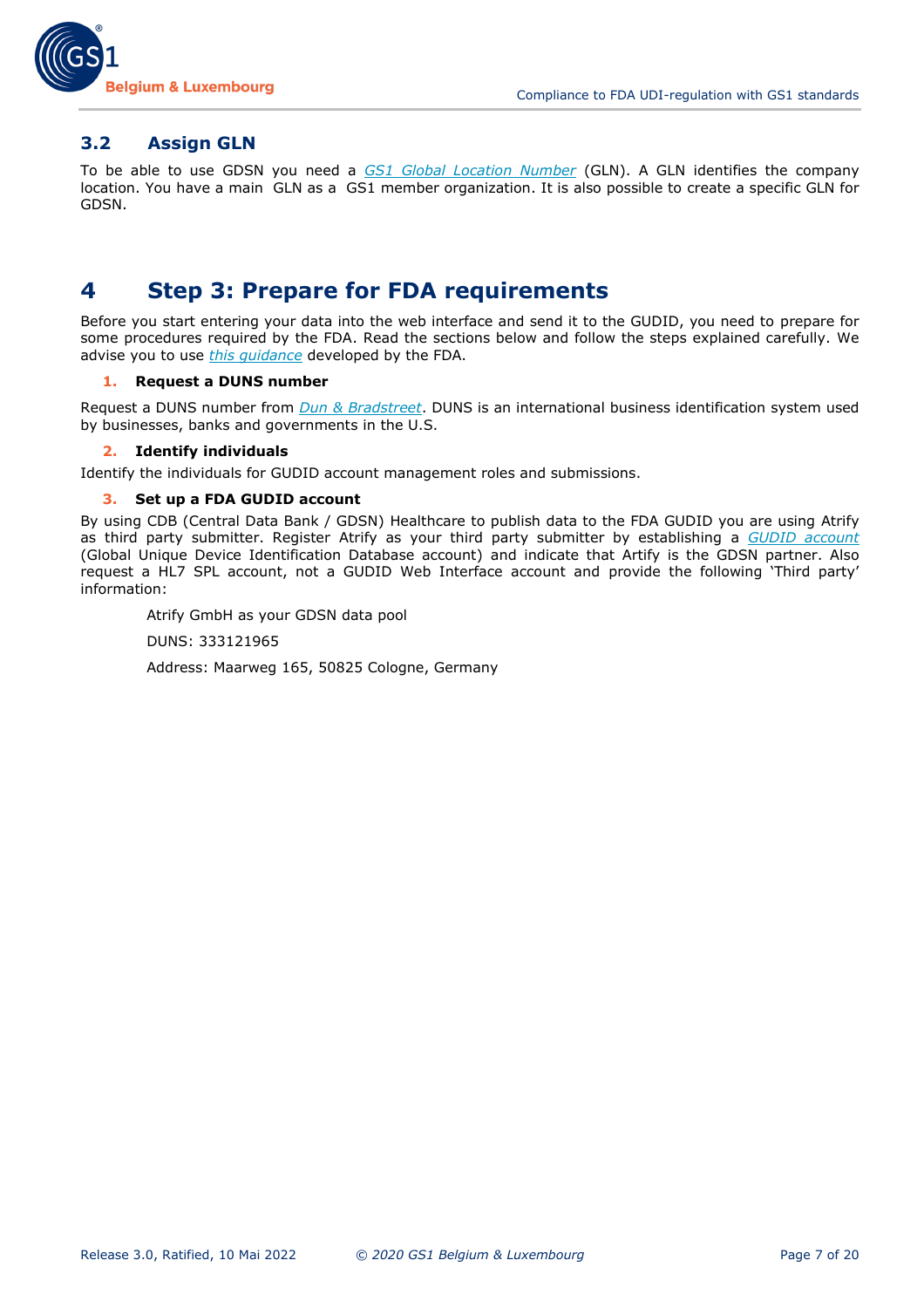

## <span id="page-7-0"></span>**5 How to use the attribute overview**

On our website an attribute overview is available: 'Echo\_DataModel'. *This [datamodel](https://www.gs1belu.org/en/update-echo-datamodel)* published on our website needs to be filtered, in order for you to find out which FDA attributes are mandatory

Open the Excel file, go to tab 'Fielddefinitions' and go to the column 'Mandatory FDA'. Filter all values with 'Yes' and 'Yes, if'. Now you can see every attribute that is 'mandatory' and 'mandatory if'.

Go to the Tab "USA FDA" where you have more information on the fields.

go to the column 'Mandatory FDA'. Filter all values with 'Yes' and 'Yes, if'. Now you can see every attribute that is 'mandatory' and 'mandatory if'.

Notice that some attributes cannot be changed after the Grace period (column J 'FDA Edit Rules After Grace Period'). In the test environment the Grace period is 1 day. In the Live environment it is 30 days. Also watch carefully which values are permitted by the FDA (column K 'FDA Entry List of Values (LOV)').



Figure 5.1 FDA attributes selection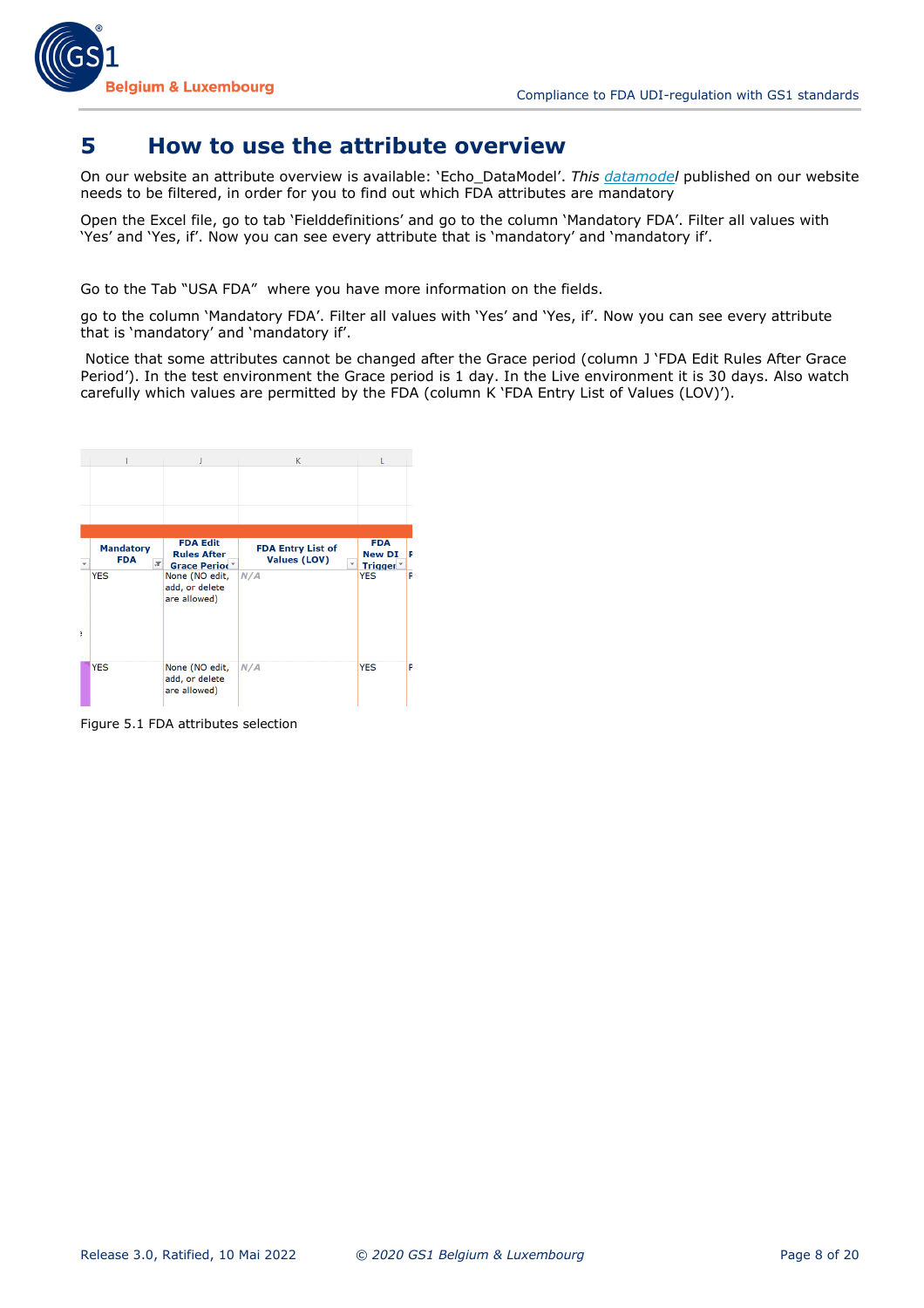

# <span id="page-8-0"></span>**6 Step 4: Collect data**

Start collecting data at an early stage. When doing this, it is important to:

- **1. Identify your GUDID data and product classes**
- **2. Collect, verify and validate GUDID data according to the** *[Attribute overview](https://www.gs1belu.org/en/update-echo-datamodel)*
- **3. Determine any gaps in the relevant data**
- **4. Capture data from your labels (if necessary)**

The GUDID has a set of attributes for population of information about a medical device. These attributes are of various types and either 'Required' or 'Not required'. The specifics of each attribute vary based upon the information requested by the attribute's definition and the type of device being described.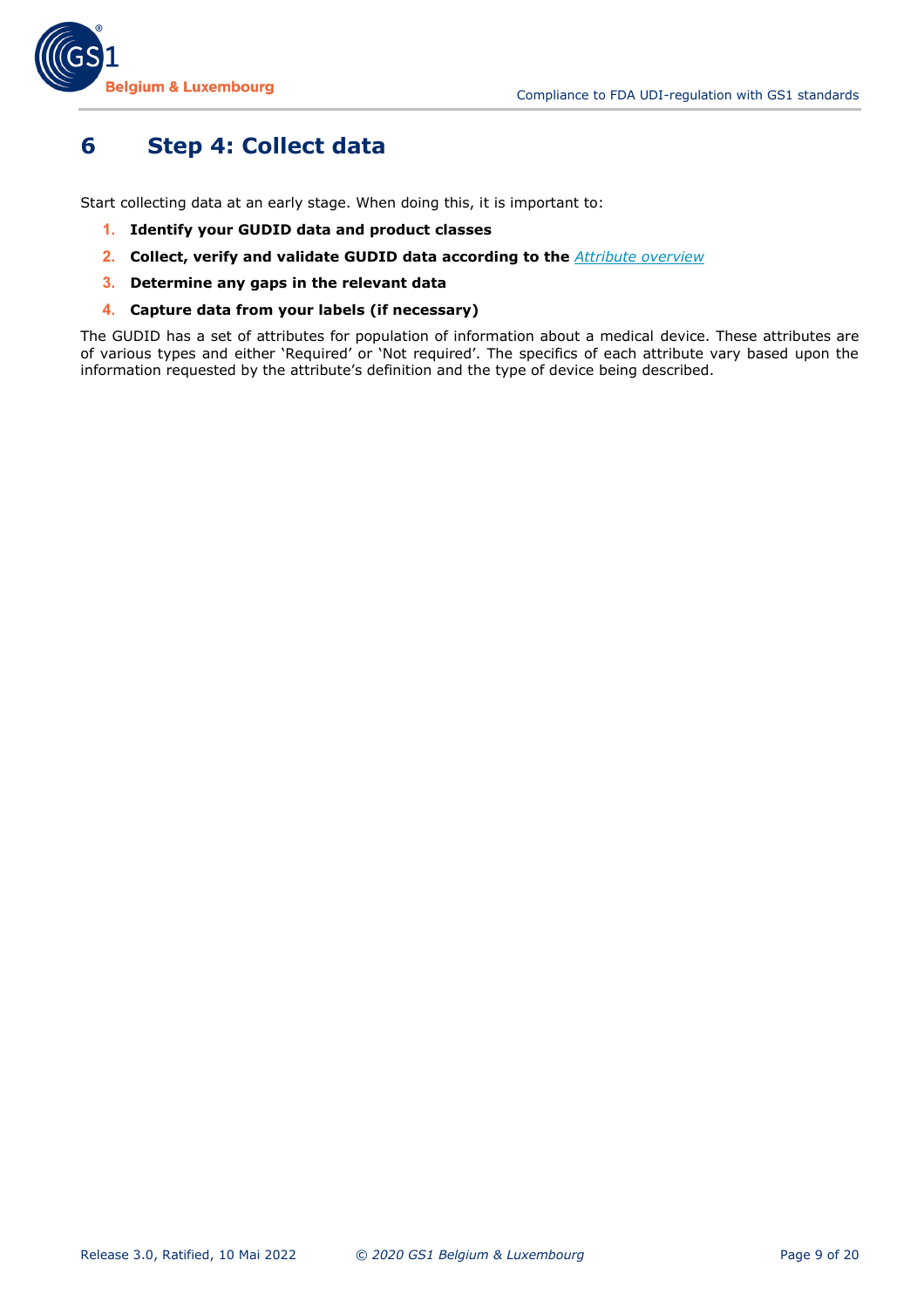

# <span id="page-9-0"></span>**7 Step 5: Complete GUDID testing**

Once the GUDID account is established, complete GUDID testing prior to production submission. According to the FDA, the purpose of GUDID testing is to catch issues early on, so once you transition to production submissions, there are no major problems due to improper formatting, incorrect values or validation failures in the submission. The FDA encourages you to do testing that closely mimics real world scenarios applicable to your devices as there are many business rules that may affect the success of the submission.

Make sure your testing includes all changes to DI records during the lifecycle of your device before requesting access to the production environment.

## <span id="page-9-1"></span>**7.1 Start testing**

GS1 will provide log in data in the test environment of My Product Manager. For more information about the use of the web interface please read the web interface user manual provided by GS1 Belgium Luxemburg.

See *<https://www.gs1belu.org/en/documentation/manual-my-product-manager-interface>*

Link to test environment: *<https://myproducts-uat.gs1belu.org/en-BE/>*

<span id="page-9-2"></span>**Important:** testing may take up to a couple of weeks depending on the workload of the FDA at that moment.

## **7.2 Testing process**

Take the following steps:

- 1. Prepare test scenario cases thoroughly (paragraph 7.1.2).
- 2. Enter data and publish scenario 1, 2 and 3 to the FDA. Make sure to do this at the beginning of the week. The FDA wants you to add or change attributes within one or two days.
- 3. The FDA performs five steps of validations on items published to the FDA GUDID test environment:
	- 1. Is the file in valid XML format?
	- 2. Is the file a duplicate or a previous file sent?
	- 3. Are the values provided for attributes that have a finite valid value list correct?
	- 4. Are all required attributes present in the file? Also, is the labeler DUNS Number accurate? Additionally, is the Primary DI Number submitting a duplicate of one already sent?
	- 5. Are the data attributes valid per the FDA UDI attribute requirements?

These steps correspond with the CIC Review messages you may receive after publishing to the FDA.

4. Wait for CIC messages that contain a CoreID for each publication and possibly a corrective action. If an item fails at any of the five steps, a GDSN CIC (Catalog Item Confirmation) response of EXCEPTION will be returned to the MPM web interface. For EXCEPTONS messages the error message can be viewed by using the link un.

Adjust these items and send them it to the FDA again. Keep in mind that you wait at least 4 hours after receiving the CIC REVIEW from the FDA, before sending your modified item to the FDA.

You completed the process when you receive ACCEPTED CIC's for all items to be synchronized with the FDA.

- 5. When you receive an ACCEPTED CIC, collect the CoreID, for each test case. For your convenience set up a separate Excel sheet for documentation or use the template *UDI test sceario template* provided by GS1.
- 6. After receiving an ACCEPTED CIC for scenario 1, 2 and 3 you need to perform scenario 1a and 2a within one day after the FDA GUDID Publish Date. Scenario 3a needs to be performed from one day after the grace period (which is one day in the test environment). If you publish scenario 1, 2 and 3 on Monday, publish 1a and 2a on Tuesday and 3a on Wednesday.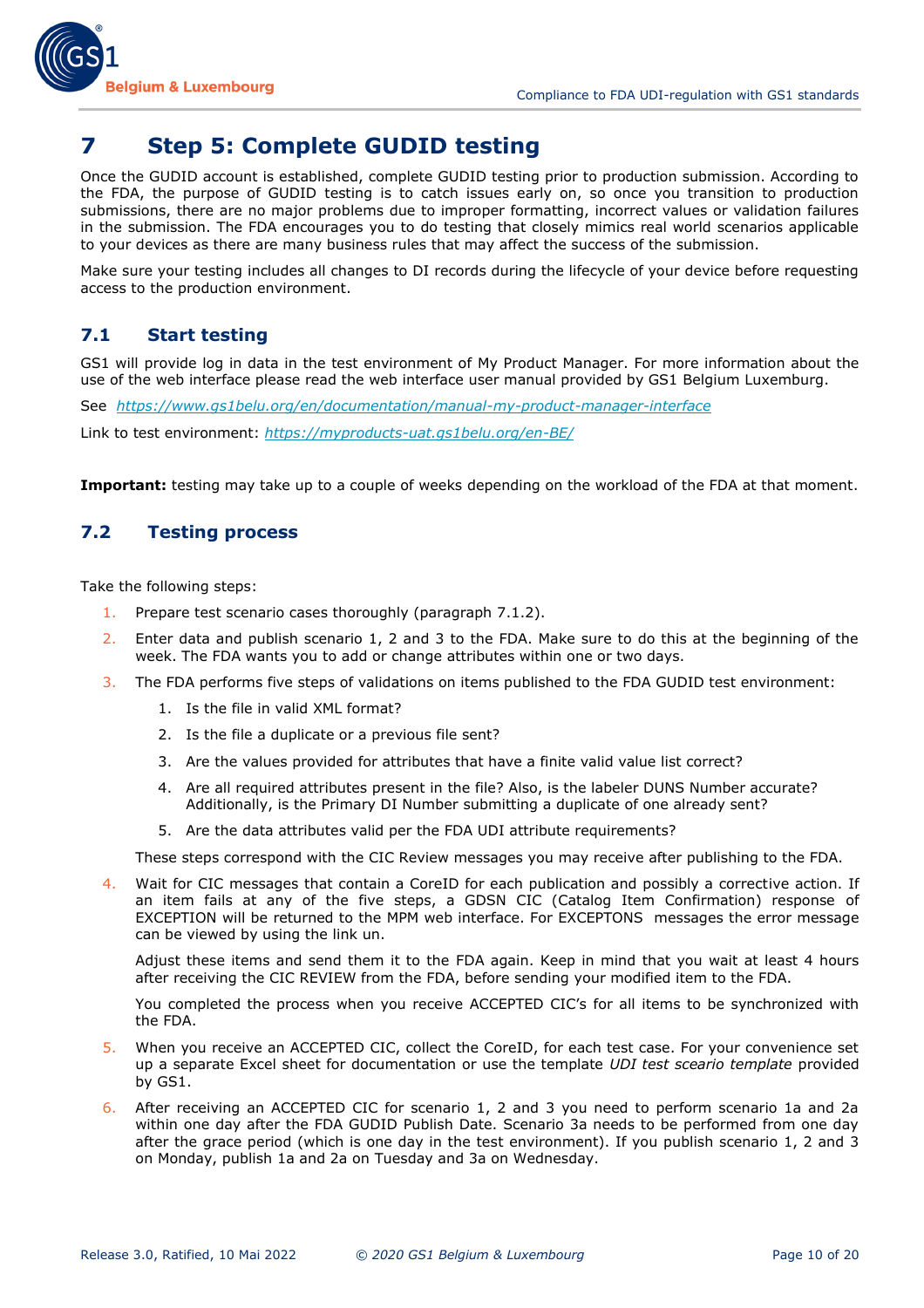

- 7. For each test scenario collect the Core ID and Primary DI Number (GTIN). For scenario 1a, 2a and 3a collect GUDID Data Elements changed, value before change and value after change.
- 8. After finishing the test scenario's, send collected CoreIDs with all collected information to *[gudidsupport@fda.hhs.gov,](mailto:gudidsupport@fda.hhs.gov)* or via the *[FDA UDI Helpdesk](http://www.fda.gov/MedicalDevices/DeviceRegulationandGuidance/UniqueDeviceIdentification/ucm368904.htm)* and ask for approval to publish data in the production system. The FDA UDI staff reviews your information and indicates next steps for data publication.

#### **Important:**

- Unless stated otherwise in the test scenario scheme, you make changes in the test environment within the **one day** grace period. This means that when the FDA requests to correct any published items, you will need to do so within one day after receiving the CIC message.
- Follow the test scenarios exactly as stated by the FDA. If you didn't receive a CIC message from the FDA within the grace period then you still need to perform the next step.
- All CIC's should be returned within 4 to 48 hours by the FDA after the receipt of the published information.
- It is possible to undertake the test scenarios simultaneously.

#### **Make sure to take the following into account:**

- There are **no validations** (red marks/dots) in the web interface on the attributes listed below, but some are mandatory or should be taken into account. For more information about these attributes refer to the data model:
	- ○*Trade Item Date On Packaging Type Code* is **mandatory**
	- ○*Product code* (unless device is a kit or IVD with a BL premarket submission number) is **mandatory**
	- ○*FDA Medical Device Listing* (unless device is an HCT/P, kit or IVD with a BLN premarket submission number) **is mandatory**
	- ○*Initial Manufacturer Sterilisation*: if information is not provided, the FDA will interpret it as False.
	- ○*Initial Sterilisation Prior to Use Code*: if information is not provided, the FDA will interpret it as False.
	- ○*Does Trade Item Contain Latex*: choose True or False

#### <span id="page-10-0"></span>**7.3 Test cases**

|                | <b>Test description</b>                                                                                                                                                   | <b>Changes/updates</b>                                                                                   | <b>Success criteria</b>                                                | <b>Comments GS1</b>                                                                                       |
|----------------|---------------------------------------------------------------------------------------------------------------------------------------------------------------------------|----------------------------------------------------------------------------------------------------------|------------------------------------------------------------------------|-----------------------------------------------------------------------------------------------------------|
| $\mathbf{1}$ . | Create a new DI record<br>with today's publish<br>date.                                                                                                                   |                                                                                                          | DI record is uploaded<br>to GUDID as a<br><b>'Published'</b> DI record | A new DI record is a<br>new GTIN. A record<br>with today's publish<br>date is a 'Published'<br>DI record. |
| 1a.            | Update the newly<br>created record during<br>grace period.                                                                                                                | Change any of the<br>following data<br>elements: Brand                                                   | DI record is updated<br>correctly.                                     |                                                                                                           |
|                | <b>Please note: Grace</b><br>Period in the<br>preproduction (test)<br><b>GUDID environment</b><br>starts the day after a<br>DI record is published<br>and is set to 1 day | Name, Version or<br>Model Number, For<br>Single Use, Latex<br>information, or MRI<br>Safety Information. |                                                                        |                                                                                                           |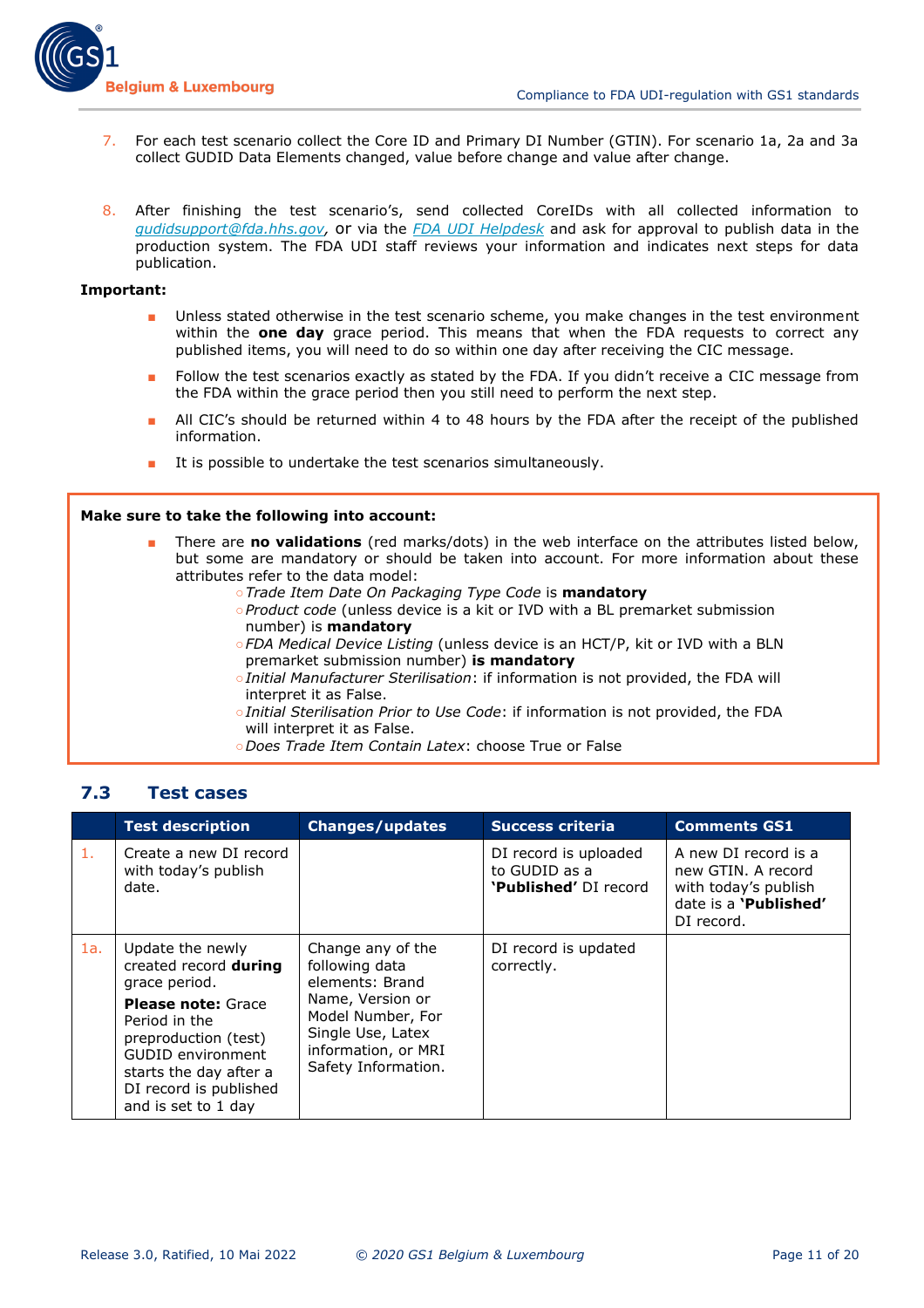

| 2.  | Create a new DI<br>record with a future<br>publish Date. Must<br>include a Premarket<br>Submission Number.                                                                                                           |                                                                                                                                                                               | DI Record is uploaded<br>to GUDID as an<br><b>Unpublished DI</b><br>record.                                                                    | An Unpublished DI<br>record means that the<br>record has a future<br>publish date. Make<br>sure to at least put the<br>date a couple weeks in<br>the future.                                                                                                                                     |
|-----|----------------------------------------------------------------------------------------------------------------------------------------------------------------------------------------------------------------------|-------------------------------------------------------------------------------------------------------------------------------------------------------------------------------|------------------------------------------------------------------------------------------------------------------------------------------------|--------------------------------------------------------------------------------------------------------------------------------------------------------------------------------------------------------------------------------------------------------------------------------------------------|
| 2a. | Update the newly<br>created record.                                                                                                                                                                                  | Change DI Record FDA<br><b>GUDID Publish Data to</b><br>today's date.<br>Add a second FDA<br>Premarket Submission<br>Number.                                                  | DI record is updated<br>correctly. DI record<br>status shows as<br>Published, and new<br>Premarket Submission<br>Number is added<br>correctly. | The Premarket<br>Submission Number is<br>associated with the<br>regulatory decision<br>regarding the<br>applicant's legal right<br>to market a medical<br>device for the following<br>submission types:<br>510(k), PMA, PDP,<br>HDE, BLA, and NDA.                                               |
| 3.  | Create a new DI<br>record with today's<br>publish date. The DI<br>record must include a<br>package hierarchy.                                                                                                        |                                                                                                                                                                               | DI record is uploaded<br>to GUDID as a<br>Published DI record<br>and the package<br>hierarchy is reflected<br>correctly.                       | Please register not only<br>a base item but also a<br>package and make<br>sure these items are<br>linked.<br>Every hierarchy must<br>contain at least one<br>orderable unit.                                                                                                                     |
| 3a. | Update the newly<br>created record after<br>grace period.<br>Note: Grace Period in<br>the preproduction<br>(test) GUDID<br>environment starts the<br>day after a DI record is<br>published and is set to<br>$1$ day. | Add/Change the<br>following data<br>elements: Commercial<br>Distribution End Date,<br>Storage and Handling<br>information, Clinically<br><b>Relevant Size</b><br>information. | DI record is updated<br>correctly.                                                                                                             | Commercial<br>Distribution End Date is<br>shown as Last Ship<br>Date Time in the web<br>interface. Storage and<br>Handling information<br>and Clinically Relevant<br>Size Information can<br>be found under chapter<br>Health Industry<br>Information -<br><b>Additional FDA</b><br>Information. |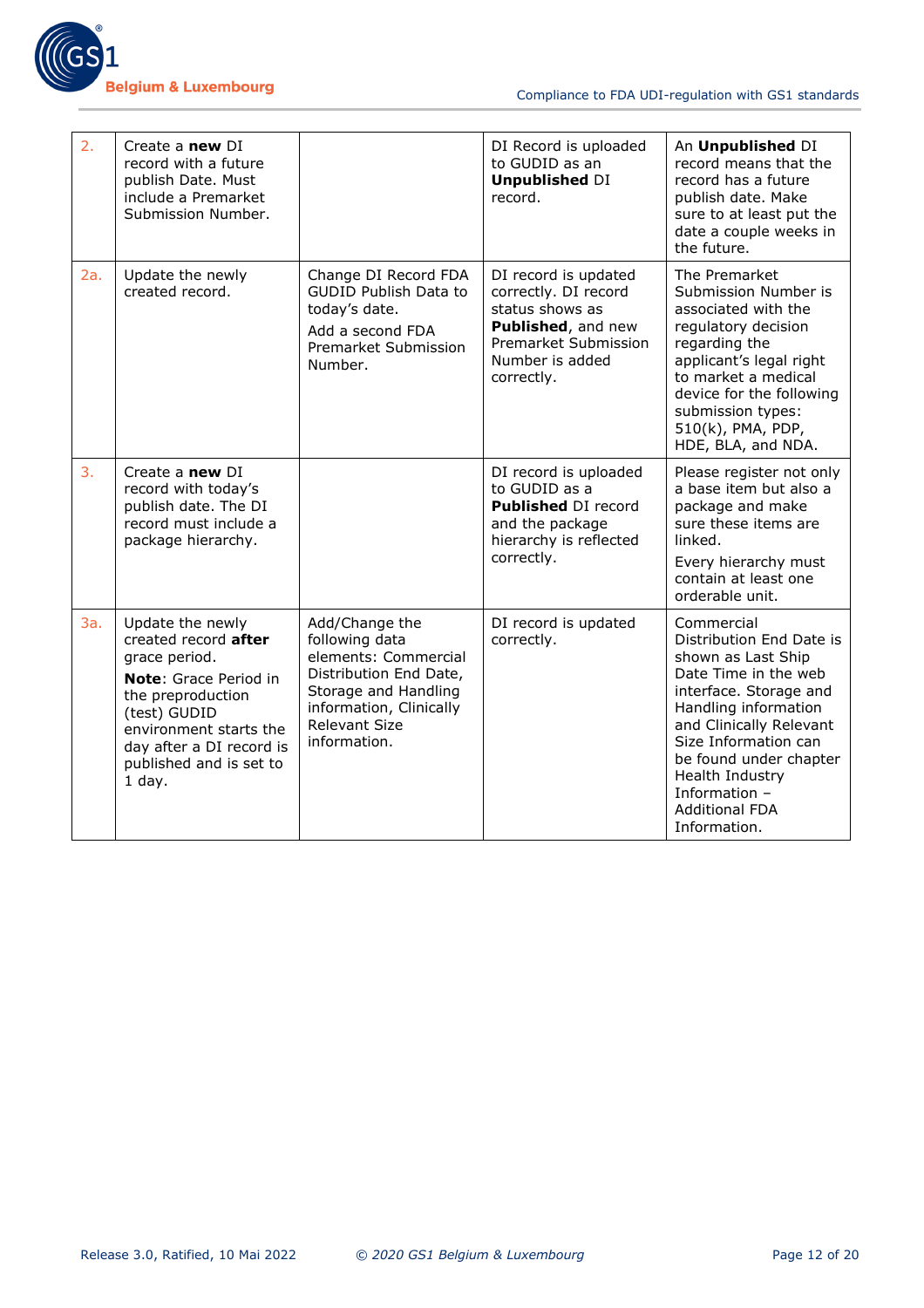## <span id="page-12-0"></span>**7.4 Find the correct attributes**

If you can't find the required attributes in the MPM web interface, there's a search engine you may want to use. Always search the name that is used in MPM instead of the FDA name.

|                     |                     | P                                     | $\epsilon$                                   | D                          | E.                                                        | F                          |
|---------------------|---------------------|---------------------------------------|----------------------------------------------|----------------------------|-----------------------------------------------------------|----------------------------|
|                     |                     | <b>U.S. FDA specific instructions</b> |                                              |                            |                                                           |                            |
|                     | 2 Field Definitions |                                       |                                              |                            |                                                           |                            |
| 3<br>$\overline{4}$ | <b>BMS ID</b>       | <b>Attribute name English</b>         | <b>GDSN</b> name<br>$\overline{\mathcal{F}}$ | Mand.<br>GDSN <sub>-</sub> | <b>FDA Attribute name</b>                                 | <b>FDA Data 1</b><br>Lengt |
|                     | 1581                | MRI Compatibility Code                | mRICompatibilityCode                         | <b>No</b>                  | What MRI safety information does<br>the labeling contain? | N/A                        |
| 38<br>251<br>$-1$   |                     |                                       |                                              |                            |                                                           |                            |
|                     | product data        |                                       | Release                                      |                            |                                                           |                            |
|                     |                     | MRI                                   | $\checkmark$                                 |                            |                                                           |                            |
|                     |                     | <b>MRI Compatibility Code</b>         |                                              |                            |                                                           |                            |

Basically you can follow these steps for adding the required attributes:

- 1. Fill in all attributes with a 'red dot' (mandatory basic attributes)
- 2. Search for all attributes that are 'Mandatory for FDA' (use the filtered 'GZHZ\_GS1DAS\_DataModel') and fill in these attributes (if applicable).
- 3. Tip: always fill in the 'Trade Item Description', because it will help you in the overview screen to recognize your products easier.

## <span id="page-12-1"></span>**7.5 MPM Integrated validation rules**

Instead of going through the ECHO datamodel you can start with entering basic information and validate the product. Nearly all mandatory fields will be validated. Example

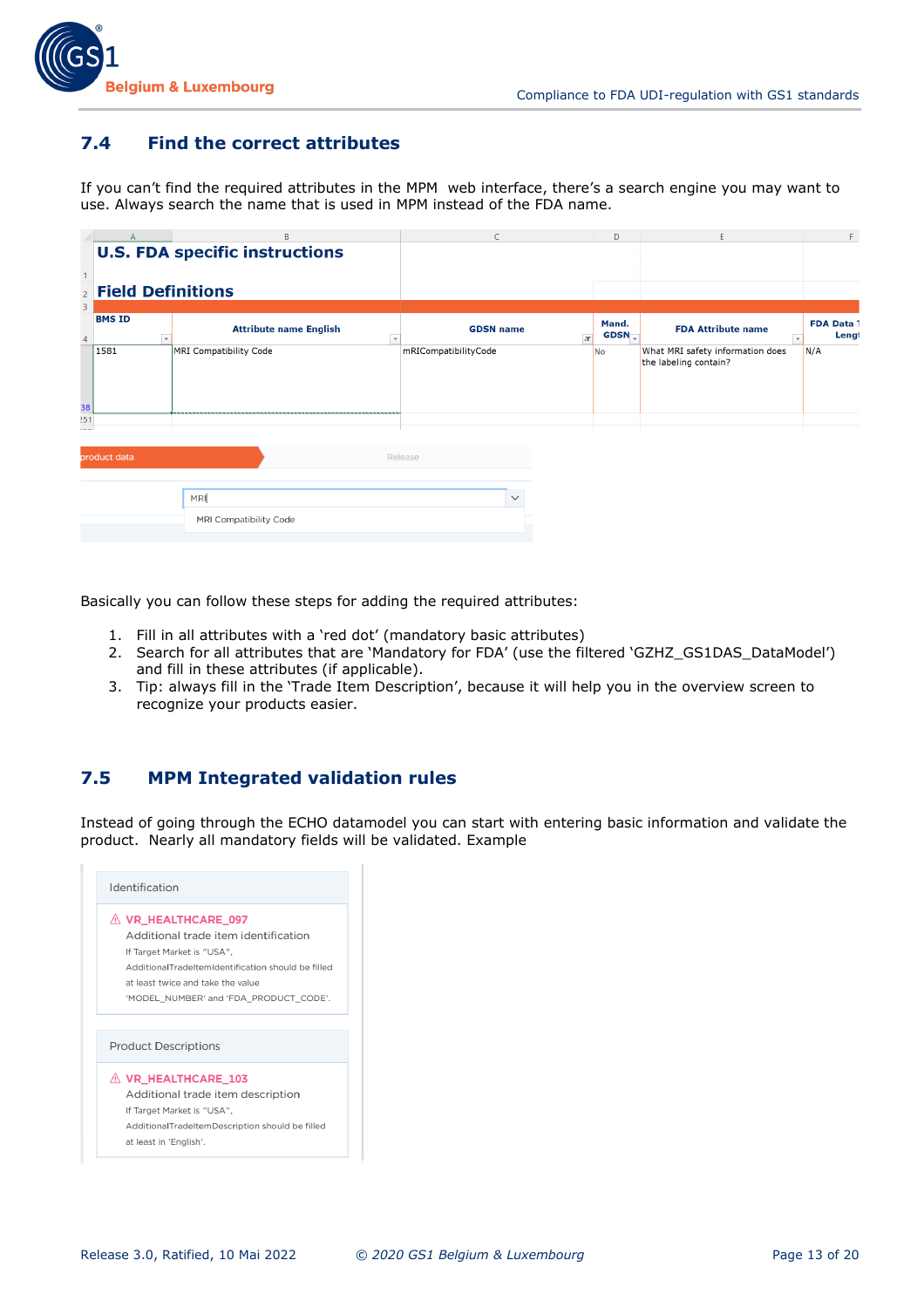

## <span id="page-13-0"></span>**7.6 Validations and CIC messages**

When you publish or modify and release your data, the FDA validates your data and sends back a CIC (Catalog Item Confirmation). You can find CIC messages on the right in the upper right corner of your screen.

#### <span id="page-13-1"></span>**7.6.1 What CIC messages look like**

There are 3 kinds of CIC messages: Synchronized, Review and Exception.

| <b>Status</b> | <b>GTIN</b>    | Code                                   |  | <b>Description</b>                        |   |
|---------------|----------------|----------------------------------------|--|-------------------------------------------|---|
| synchronized  | 05404016609007 | <b>CIC999</b>                          |  | CorelD:                                   | 2 |
|               |                |                                        |  | ci1642499342688.26                        |   |
|               |                |                                        |  | 3619@fdslv05764_te                        |   |
|               |                |                                        |  | 1                                         |   |
| exception     | 61722          |                                        |  | 05404016609007/5404016600004/840:         |   |
|               |                | GDSN Numeric Rule ID 1123: "Udid First |  |                                           |   |
|               |                |                                        |  | Publication Date Time" may not be changed |   |
|               |                |                                        |  | once the published date has been reached. |   |

| Step 5. If the device |
|-----------------------|
| contains human        |
| tissue then the       |
| premarket exempt      |
| can not be selected.  |
|                       |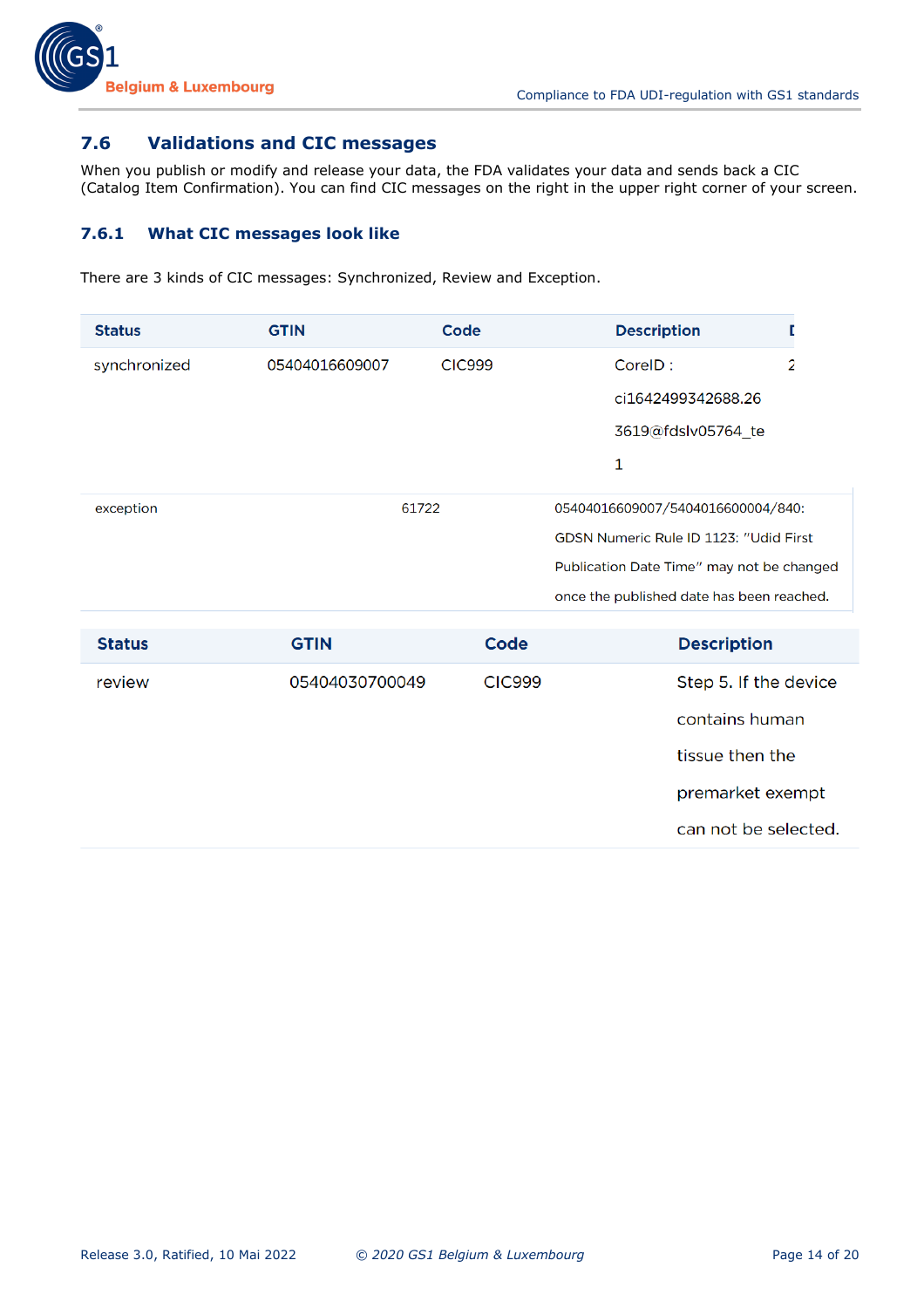#### <span id="page-14-0"></span>**7.6.2 CIC Review messages**

Below you'll find the errors that can occur within the different steps, their explanations and the required actions needed to solve the issue.

| <b>Step</b> | <b>Review message</b><br>(CIC)                                                                                                                   | <b>Explanation</b>                                                                                                                                                                                  | <b>Action</b>                                                                                                                                                                                                                     |
|-------------|--------------------------------------------------------------------------------------------------------------------------------------------------|-----------------------------------------------------------------------------------------------------------------------------------------------------------------------------------------------------|-----------------------------------------------------------------------------------------------------------------------------------------------------------------------------------------------------------------------------------|
| 2           | Unable to parse XML                                                                                                                              | 1. Can occur if the supplier sent the<br>item twice with the same information<br>2. Can occur when the value 'NA' (Not<br>Applicable) is given, while the FDA only<br>accepts the values True/False | 1. Do not republish after a<br>GTIN is already published,<br>just releasing the changes is<br>enough<br>2. Look for valid values in<br>the Excel file 'DataModel' or<br>'Data Model FDA GUDID<br>UCM396592'                       |
| 3           | FDA Preferred Term<br>must be 4 characters                                                                                                       | An incorrect amount of characters has<br>been given for attribute 'FDA Preferred<br>Term Code'                                                                                                      | Login to your FDA- account<br>and look it up (a correct<br>example is 'RFGW') or fill<br>attribute 'GMDN Preferred<br>Term Code' and leave this<br>attribute empty                                                                |
| 3           | Not a valid Listing<br>Number                                                                                                                    | Can occur when the 'FDA Medical<br>Device Listing number' is incorrect or<br>when it is relatively new (and therefore<br>not updated by the FDA)                                                    | Change the value into a valid<br>FDA Medical Device Listing<br>number*                                                                                                                                                            |
| 3           | Not a valid unit of<br>measure                                                                                                                   | Can occur when an UOM (Unit Of<br>Measure) is given that the FDA doesn't<br>accept                                                                                                                  | Look for valid values in the<br>Excel file 'DataModel' or<br>'Data Model FDA GUDID<br>UCM396592'                                                                                                                                  |
| 3           | Not a valid unit of<br>measure for storage<br>and handling                                                                                       | Can occur when an UOM (Unit Of<br>Measure) is given on Storage and<br>Handling information that the FDA<br>doesn't accept                                                                           | Look for valid values in the<br>Excel file 'DataModel' or<br>'Data Model FDA GUDID<br>UCM396592'                                                                                                                                  |
| 4           | STEP 4. The<br>document number:<br>Exempt with<br>supplement<br>number:000 does not<br>exist in the database                                     | The value for FDA Premarket<br>Submission Number must be a valid<br>value                                                                                                                           | Replace the value for a valid<br>number or set the 'Exempt<br>From FDA Pre Market<br>Authorization' on 'True'                                                                                                                     |
| 5           | At least one valid FDA<br>listing number is<br>required because kit<br>not selected, tissue<br>not selected, and<br>Licensed IVD not<br>provided | A value for attribute 'FDA Medical<br>Device Listing' is missing                                                                                                                                    | If the item is not a Kit or<br>Grouped Product, doesn't<br>contain human tissue and/or<br>doesn't have a Licensed<br>IVD, an FDA Medical Device<br>Listing Number is needed.<br>Add a valid FDA Medical<br>Device Listing number* |
| 5           | At least one valid<br>Product Code is<br>required because kit is<br>not selected and<br>Licensed IVD not<br>provided                             | A value for attribute 'Product Code' is<br>missing                                                                                                                                                  | Login to your FDA- account<br>and look it up (a correct<br>example is 'CEW')                                                                                                                                                      |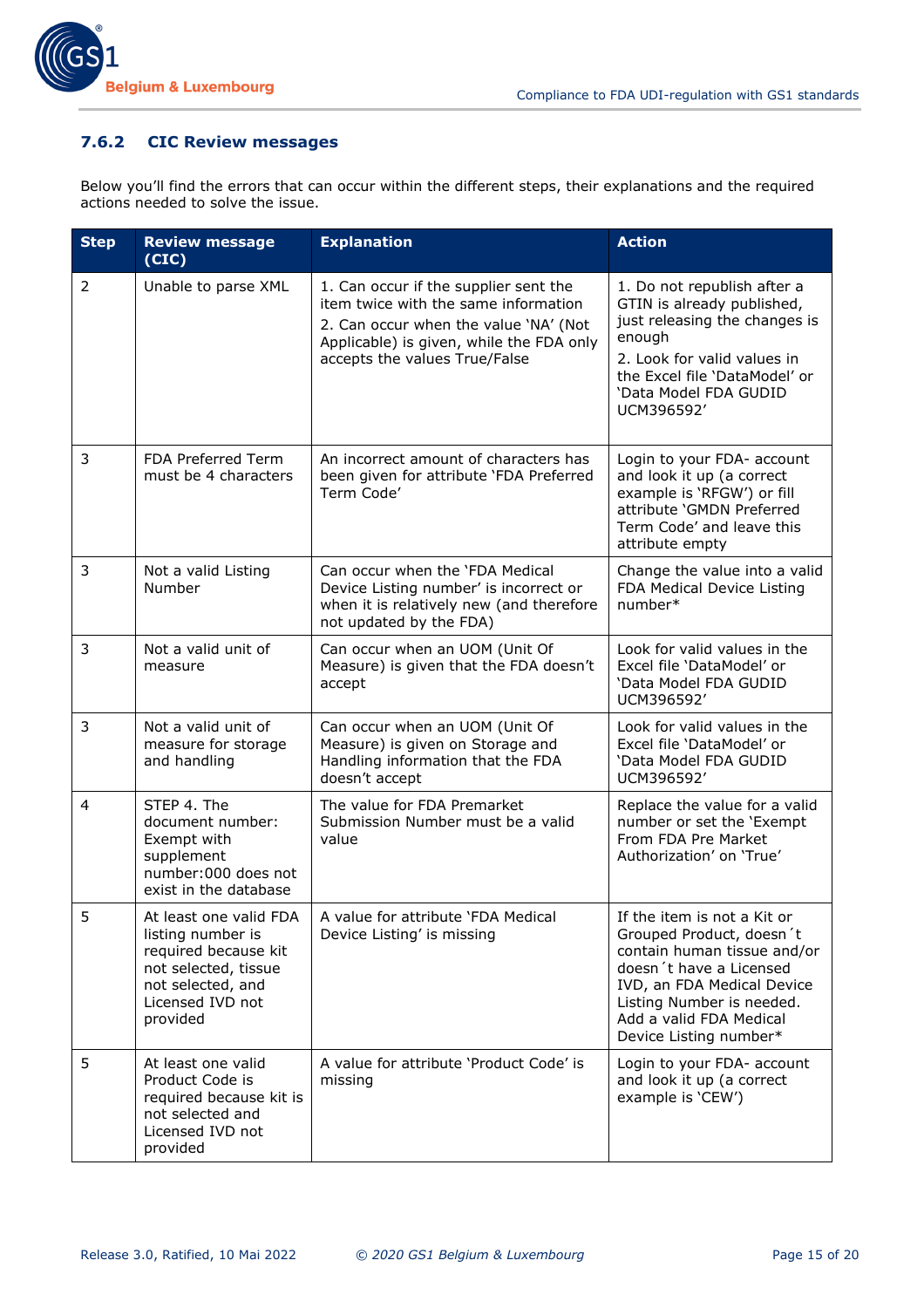

| 5 | The premarket<br>number K000473<br>does not exist                                                                                                           | Can occur when the 'FDA Premarket<br>Submission Number' is incorrect                                | Add a valid 'FDA Premarket<br>Submission Number' or ask<br>the FDA for a valid example                                                                       |
|---|-------------------------------------------------------------------------------------------------------------------------------------------------------------|-----------------------------------------------------------------------------------------------------|--------------------------------------------------------------------------------------------------------------------------------------------------------------|
| 5 | The GMDN Code<br>12345 does not exist;<br>contact the GMDN<br>Agency<br>(www.gmdnagency.co<br>m) to obtain a valid<br><b>GMDN PT Code.</b>                  | Can occur when the 'GMDN Preferred<br>Term Code' is incorrect                                       | Login to your GMDN-<br>account and look it up or fill<br>attribute 'FDA Preferred<br>Term Code' and leave this<br>attribute empty                            |
| 5 | The discontinued date<br>must be same or later<br>than publish date                                                                                         | The value for 'Discontinued Date Time'<br>lies in the past                                          | Change the 'Discontinued<br>Date Time' into the same<br>date as the 'Last Ship Date<br>Time' but later than de 'FDA<br>GUDID Publish Date' on both<br>levels |
| 5 | The device with<br>primary device<br>identifier<br>08712345678906 is<br>currently published<br>and cannot be<br>unpublished via SPL                         | Can occur when the 'Last ship Date<br>Time' and/ or the 'Discontinued Date<br>Time' are in the past | New GTIN required                                                                                                                                            |
| 5 | The device<br>information cannot be<br>updated because the<br>grace period has<br>expired and fields that<br>trigger a new Device<br>Identifier has changed | Can occur when attributes are filled<br>that may not be changed after the<br>Grace period           | New GTIN required                                                                                                                                            |

*[http://www.fda.gov/MedicalDevices/DeviceRegulationandGuidance/HowtoMarketYourDevice/RegistrationandLi](http://www.fda.gov/MedicalDevices/DeviceRegulationandGuidance/HowtoMarketYourDevice/RegistrationandListing/ucm053199.htm) [sting/ucm053199.htm](http://www.fda.gov/MedicalDevices/DeviceRegulationandGuidance/HowtoMarketYourDevice/RegistrationandListing/ucm053199.htm)*

Please be aware that this list is not exhaustive. Please let us know if you find any other errors, so that we can include them in this list.

## <span id="page-15-0"></span>**7.7 Timeline and actions**

#### <span id="page-15-1"></span>**7.7.1 Timeline**

The FDA test scenarios can be done within 3 days. If you start with scenario 1 and 2, please be aware that the Grace period (in test) is 1 day so if you want to succeed, you need to follow up within 1 day (after the FDA GUDID Publish Date). You may not start on a Friday, because it will require action on Saturday.

*Example:* 

Monday: start scenario 1, 2 and 3 and wait for a successful CIC. If you receive a CIC SYNCHRONIZED, please write down the CoreID of the CIC message in your Excel file. If you receive a CIC REVIEW, please resolve the error(s) and release the information again until you receive a CIC SYNCHRONIZED

Tuesday: if scenario 1 and 2 were successful, follow up with scenario 1a and 2a and release your updates. Please write down all changes you have made to the products. If you receive a REVIEW, please correct the error(s) and release the information again until you receive a CIC SYNCHRONIZED.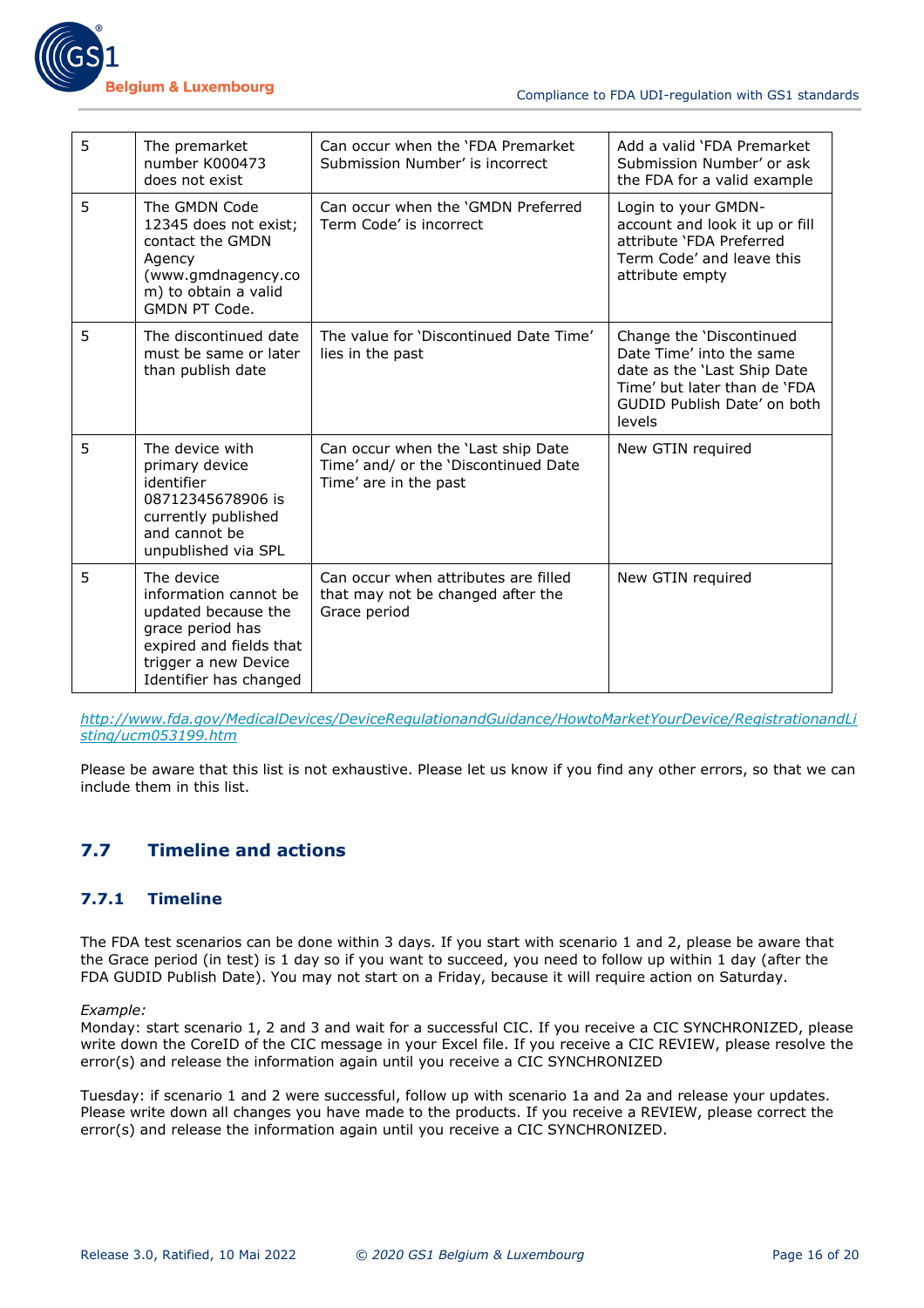

Wednesday: follow up with scenario 3a and release your updates. Please write down all changes you have made to the products. If you receive a REVIEW, please resolve the error(s) and release the information again until you receive a CIC SYNCHRONIZED.

#### <span id="page-16-0"></span>**7.7.2 Registering your actions**

One important thing is registering every step you perform during the testing period. You can use the Excel file 'UDI Testing Tracking' to do this.

|   | u.                                                        |                |                                                                                                                                                                                                                                                                                                                  | п.                                    | D.                                                                                           |
|---|-----------------------------------------------------------|----------------|------------------------------------------------------------------------------------------------------------------------------------------------------------------------------------------------------------------------------------------------------------------------------------------------------------------|---------------------------------------|----------------------------------------------------------------------------------------------|
|   | <b>Success Criteria</b>                                   | <b>GTIN</b>    | <b>Changed</b>                                                                                                                                                                                                                                                                                                   | Date/Time Sent to FDA German Timezone | <b>Core ID</b>                                                                               |
|   |                                                           |                |                                                                                                                                                                                                                                                                                                                  |                                       |                                                                                              |
| ż | Direcord is uploaded to GUDID as a Published Di<br>record | 08712345678906 |                                                                                                                                                                                                                                                                                                                  | 7-12-16 13:07                         | start date 7-dec-2016<br>GTIN:08719326045252<br>CorelD: ci1481115061997.79558@fdsuv05636_te2 |
|   | DI record is updated correctly.                           | 08712345678906 | FDA GUDID Publish Date: 7-12-16 into 8-12-2016<br>Change any of the<br>following data elements:<br>Brand Name from GS1 Netherlands into GS1<br>For Single Use; Manufacturer Declared Reusability Type Code<br>limited reuse into single use<br>Latex Information: Does Trade Item Contain Latex: False into True | 8-12-16 13:00                         | start date 8-dec-16<br>GTIN:08719326045252<br>CorelD:ci1481201022004.53982@fdsuv05638_te1    |

When the FDA test is finished and you have collected all 6 CIC CoreIDs, you need the information that's in your 'UDI\_Testing\_Tracking' file to apply for a live account.

#### <span id="page-16-1"></span>**7.7.3 Applying for a live account at FDA**

Go to the *FDA website* and fill in the FDA UDI Help Desk form. It's not possible to upload your Excel file, so you need to copy-past your GTINS, the core ID's with their date/time and the changes you've made into the 'Question' field.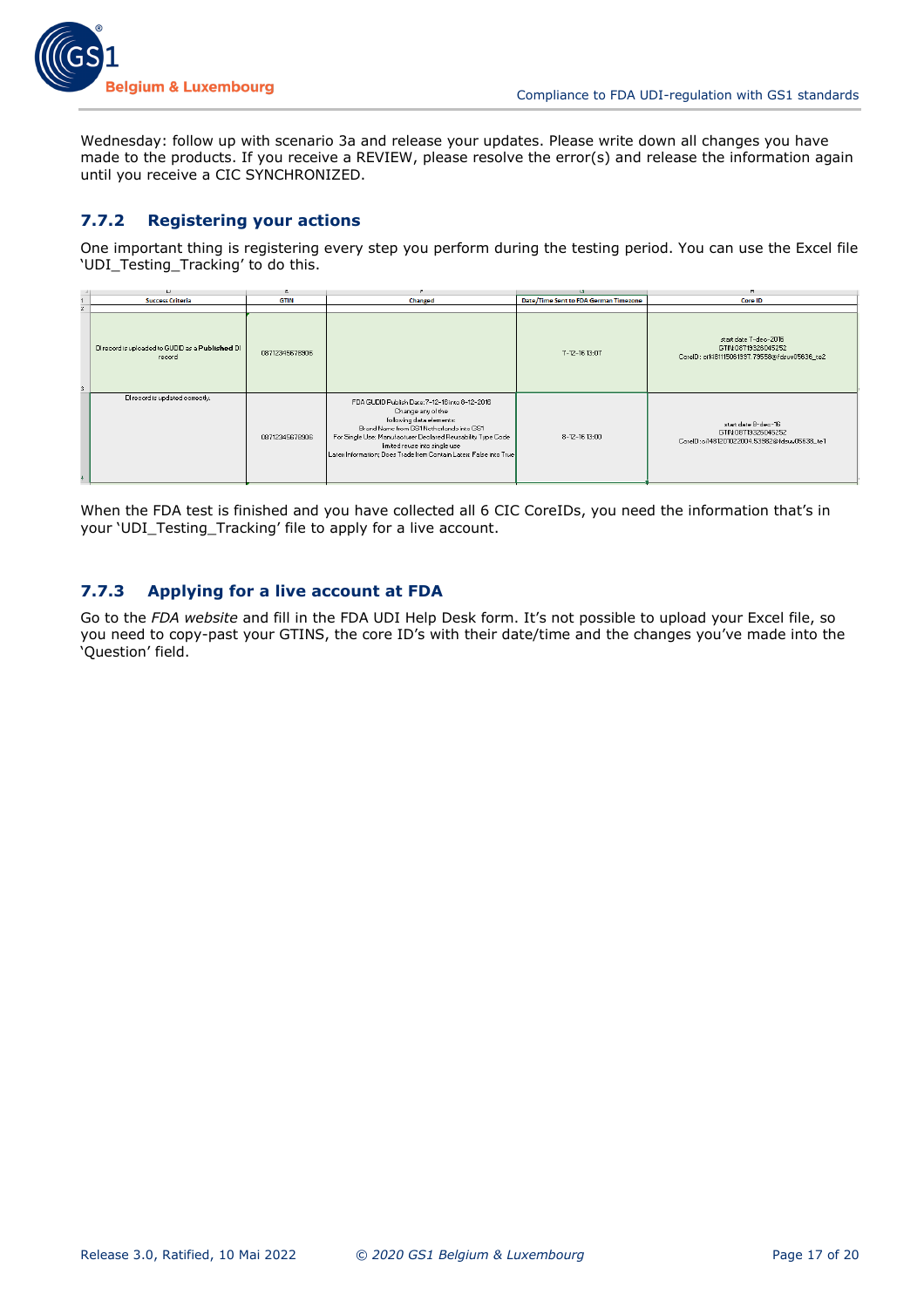

# **FDA UDI Help Desk**

|  |  | <b>f</b> SHARE <b>y</b> TWEET <b>in LINKEDIN @ PINIT E</b> EMAIL <b>A</b> PRINT |  |  |  |
|--|--|---------------------------------------------------------------------------------|--|--|--|
|--|--|---------------------------------------------------------------------------------|--|--|--|

The FDA UDI Help Desk is the primary way to obtain information and assistance on the UDI program and the GUDID. Labelers and GUDID users are encouraged to use the help desk to submit all questions related to UDI and the GUDID. Please complete the information below to submit a UDI support question/comment.

Once the question is received, an FDA UDI Help Desk analyst will respond to you as soon as possible. If you do not receive an immediate reply in your inbox, please check the spam/junk folder. If the email is in the spam/junk folder please adjust your spam/junk filter to recognize the Help Desk as a contact to ensure you receive future emails.

| All fields are required. |                           |  |  |  |  |  |
|--------------------------|---------------------------|--|--|--|--|--|
| <b>First Name:</b>       | First Name                |  |  |  |  |  |
| <b>Last Name:</b>        | Last Name                 |  |  |  |  |  |
| Organization:            | Organization              |  |  |  |  |  |
| Email:                   | Email                     |  |  |  |  |  |
| Phone:                   | Phone                     |  |  |  |  |  |
| Subject:                 | Subject                   |  |  |  |  |  |
| Question:                |                           |  |  |  |  |  |
|                          |                           |  |  |  |  |  |
| Type:                    | Technical<br>$\checkmark$ |  |  |  |  |  |
|                          | Submit                    |  |  |  |  |  |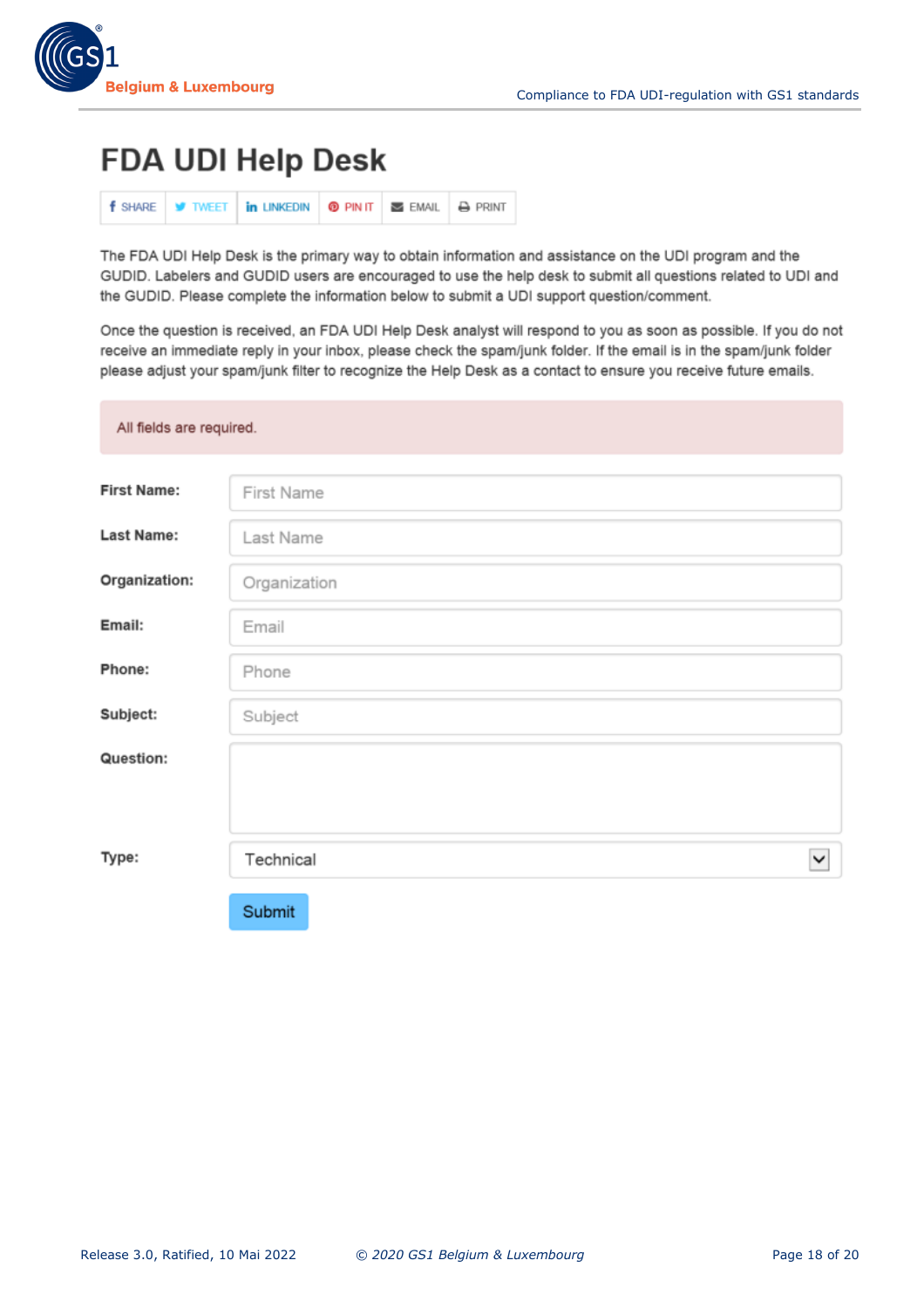

# <span id="page-18-0"></span>**8 Step 6: Live publication**

After successful testing and approval from the FDA you are ready to go on with the GUDID production system. Request registration in the live environment via *[healthcare@gs1belu.orgl](mailto:healthcare@gs1belu.orgl)*. GS1 Belgilux provides you the link for the live environment and log in information.

<span id="page-18-1"></span>*The web interface manual* informs you on how to create items and publish information.

#### **8.1 Data attributes**

You are allowed to publish additional packaging configurations for a particular product item hierarchy at any time. You are only allowed to modifying or delete a published item hierarchy to the FDA within 7 days of the date that you populated in the attribute 'FDA GUDID Publish Date'.

**Note:** There are certain attributes that may not be added, deleted or edited 7 days after the date indicated in the attribute 'FDA GUDID Publish Date'.

- If the date you entered in the field 'FDA GUDID Publish Date' is at least 7 days in the past and the item is published to the FDA GLN, **none** of the UDI attributes listed below can be added, deleted or edited:
	- □ Issuing Agency □ Nit
	-
	-
	-
	-
	-
	- □ Secondary DI Issuing Agency □ □ Secondary DI Number
	- $\Box$  Device required to be labelled as containing natural rubber latex or dry natural rubber
- 
- □ Primary DI Number □ □ □ □ Combination Product
- □ Device Count □ Device Exempt from Pre-market Submission
- □ Brand Name □ For Single Use
- □ Version or Model Number □ □ □ Device Packaged as Sterile
- □ DI Record Publish Date □ Requires Sterilization Prior to Use
	-
- If the date you entered is at least 7 days in the past and the item is published to the FDA GLN, **none** of the UDI attributes listed below can be deleted or edited. If they do not exit, the can be added:
	- □ Package DI Number □ □ □ □ □ Supplement Number
	- □ Contains DI Package □ FDA Listing Number
	- □ Quantity per Package □ □ Size Type
	- □ Package Type □ Size Value
	- □ Package Discontinue Date □ □ Size Unite of Measure
	- □ FDA Premarket Submission Number
- 
- 
- 
- 
- 
- □ Size Type Text

If these UDI attributes need to be maintained after the FDA Publish Date contact the FDA directly.